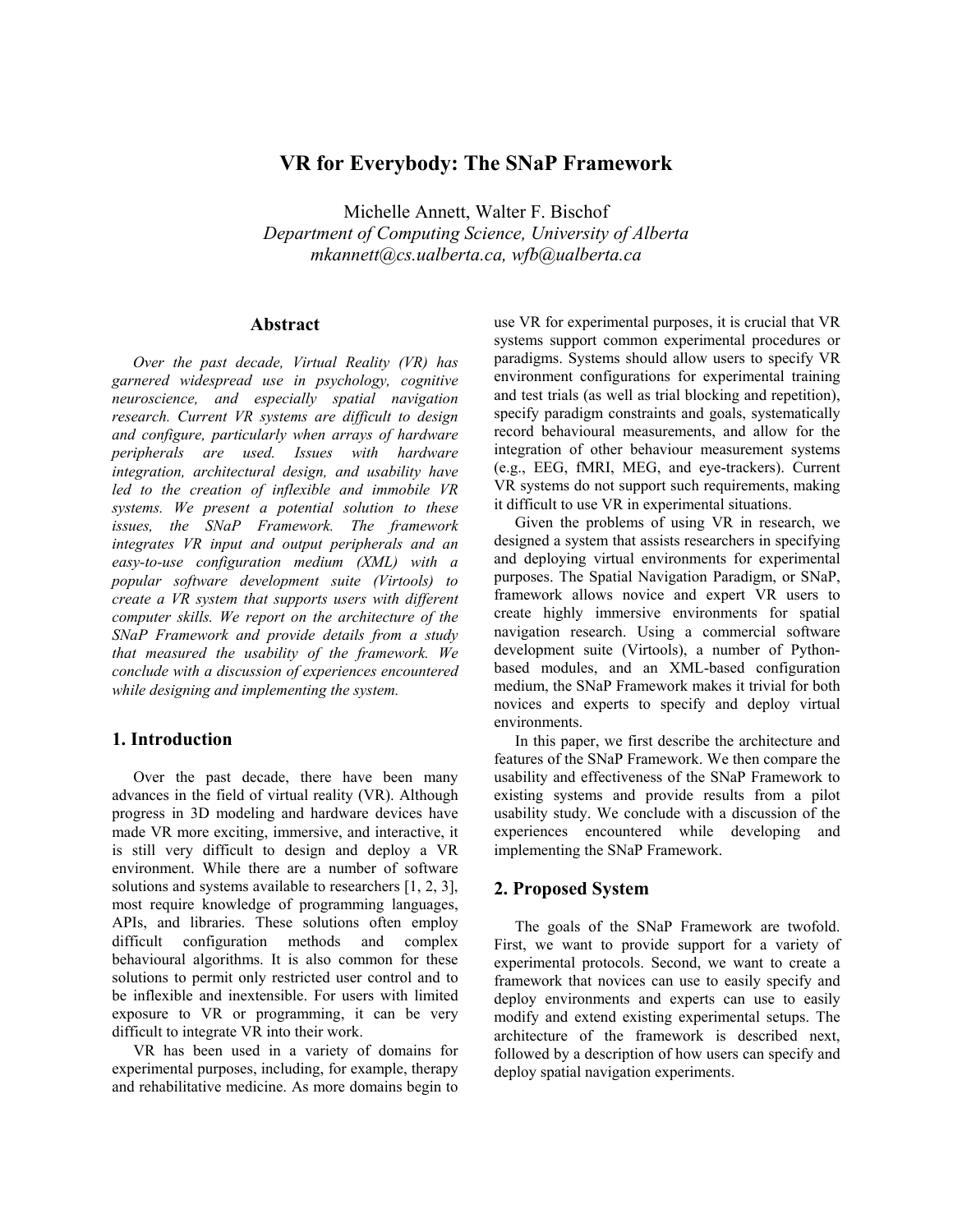

**Figure 1. SNaP Framework Architecture.** 

<ExperimentSpecification>

```
<setup>
```

```
 <experiment code="ComplexMaze"/> 
   <inputdevice type="keyboard"/> 
   <outputdevice type="monitor"/> 
   <alternativedevice type="EEG"/> 
   <baseline repetitions="5"/> 
   <measures type="camera,path,overall"/> 
   \langlephases number = "2"/>
</setup>
```
<phase>

```
 <trainblock number = "1"> 
       <trial keywords="feedback,goal15,time3"/> 
   </trainblock> 
   <testblock number = "1"> 
       <trial keywords="nofeedback,goal15,time3"/> 
   </testblock>
</phase> 
<phase> 
   <trainblock number = "1"> 
       <trial keywords="feedback,goal19"/> 
    </trainblock> 
   <testblock number = "1"> 
       <trial keywords="nofeedback,goal19"/> 
    </testblock> 
</phase>
```
</ExperimentSpecification>

#### **Figure 2. Example of an XML Parameter file for the Complex Maze Paradigm [4].**

#### **2.1 Architecture**

There are a number of modules, software components, and files that work together to allow a user to specify and deploy a virtual environment using the SNaP Framework (Figure 1). As each experiment that is performed is different, the SNaP Framework requires that an XML-based *parameter file* be written for each one. Using the format specified in an XML XSD schema, a complete experiment (i.e., number of trials, trial types, trial conditions, and desired peripherals) can be described using a limited number of XML nodes and attributes (Figure 2).

Once created, this parameter file is used as input to a Python module, the *VR Configuration Creator*. The VR Configuration Creator transforms each trial in the parameter file into a separate XML-based *configuration file*. This file specifies the environmental and protocol configurations for a given experimental trial (e.g., input and output peripherals, feedback, the trial goal, 3D model locations and orientations, and the behavioural measurements to record).

Every experimental paradigm has an associated virtual world. Each virtual world is described in a *Virtools Composition file*. This file contains a number of custom scripts (to control user interaction, behavioural recording), environment models (e.g., floors, walls, goal objects, a virtual character, cameras, and an experimental holding room), and universal modules (to handle paradigm requirements). The *XML Parser* and *World Generator* modules transform the specifications detailed in a configuration file into a trial-specific virtual environment.

Once the XML Parser has parsed a configuration file and the World Generator has generated a virtual world, the environment is then deployed to an output context. Another Python module, the *VR Launcher*, determines which deployment context is desired. The VR Launcher works with the *Virtools VR Player* to render an environment. The SNaP Framework can display virtual worlds using a number of peripherals: CAVEs, HMDs, and single or multiple monitors.

The VR Launcher also determines which behavioural measurement systems and input peripherals are desired and if a *VRPN server* should be started. The open source VRPN server is used to transform input devices into generic device types. In the SNaP Framework, one common script encapsulates all possible peripheral device types and reads data from the VRPN server when necessary. The values obtained from these generic device types control character behaviour. Participant interaction in the SNaP Framework can be achieved using a mouse, keyboard, joystick, space mouse, wand, head tracker, or Wiimote.

Each composition file also contains two additional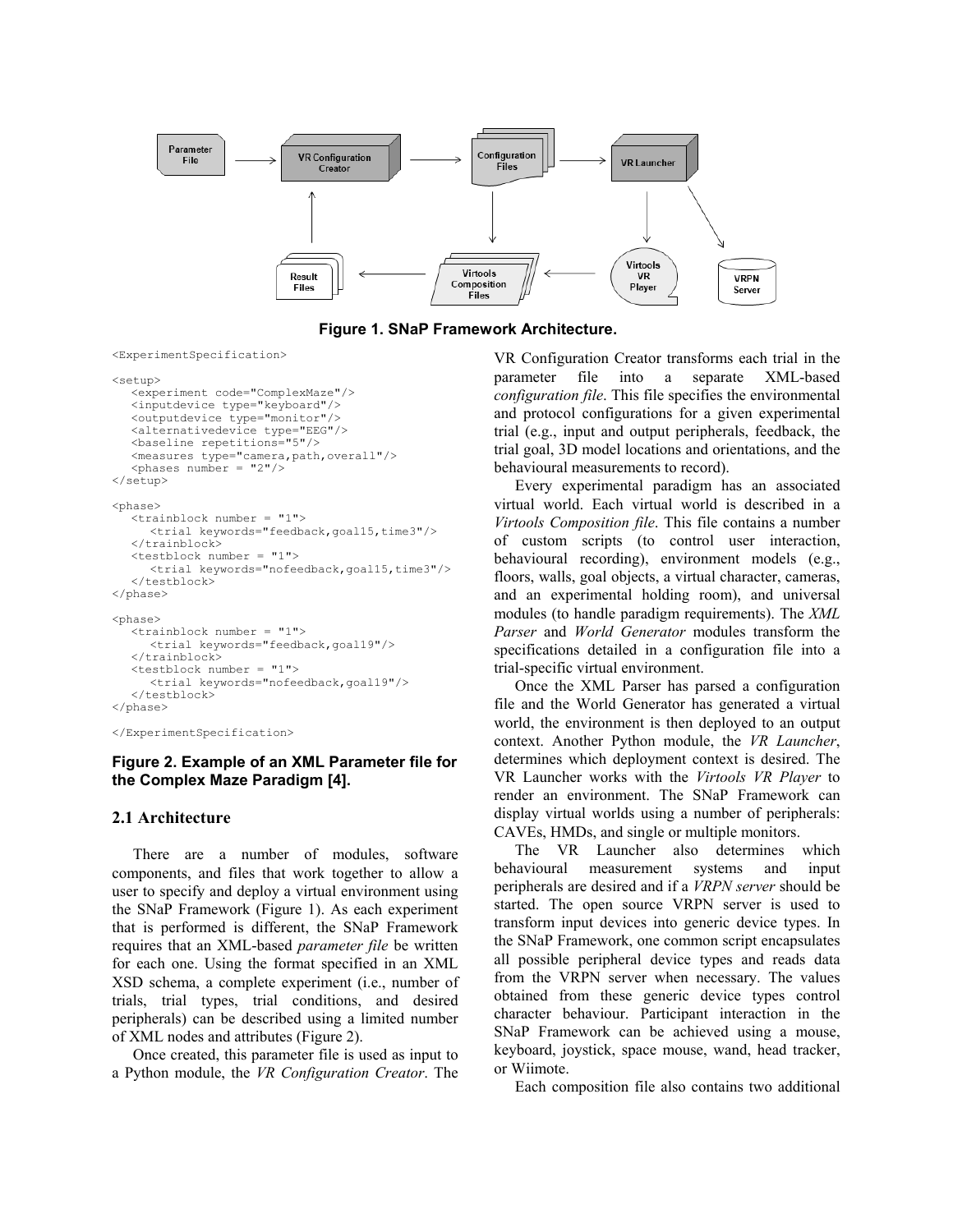modules: the *Goal Monitoring Module* and the *Metric Module*. While the participant is navigating through an environment, the Goal Monitoring Module monitors the participant's progress to determine if the trial goal has been fulfilled. Simultaneously, the Metric Module records a variety of participant behavioural measurements (e.g., participant path information, camera view frustums, and overall experimental results) and writes them to text and bitmap files.

Once the goal of the trial has been completed, the participant's behavioural results are written, the VR Configuration Creator writes another configuration file, and the next experimental trial is deployed. With this architecture, it is easy for both novices and experts to specify, configure, and deploy VR-based experiments.

### **2.2 SNaP Framework Usage**

To assist users with the creation of virtual environments, the SNaP Framework provides a template Virtools composition file. Within this file are all of the modules mentioned in Section 2.1, as well as a number of common 3D models (e.g., walls, a floor, and a virtual character). We used the SNaP Framework's template environment to implement five spatial navigation paradigms: the Complex Maze [4], the Cheng Task [5], the Bucket World [6], the Scatter Hoarding Task [7], and the Virtual Morris Water Maze [8]. Each of these implementations is included in the current version of the SNaP Framework.

To create an experiment, the user must write a parameter file following the paradigm's XML XSD Schema. Users experienced in programming can make a number of modifications to an existing paradigm implementation using the Virtools Dev environment, or they can implement new spatial navigation paradigms using the template environment.

Once a parameter file is written, the user can double click on the experiment's batch script (e.g., 'Run Complex Maze.bat') and the experiment is deployed via the VR Launcher, using the deployment context and peripherals specified in the parameter file. The user is not required to perform any additional actions to switch between peripheral devices or experiments. Using this method, users of all skill sets can easily deploy an environment.

# **3. Evaluation**

All VR systems have different architectures, support different peripherals, render virtual environments differently, implement different paradigms and protocols, use different behavioral measurement techniques, and require different steps methods to perform tasks. It is thus difficult to compare the effectiveness and usability of the SNaP Framework to other systems. Two types of evaluations were performed to evaluate the effectiveness and usability of the SNAP framework. First, as described in Section 3.1, we devised a set of simple tasks that were required for all VR experimental implementations (not just spatial navigation) and determined how such tasks would be performed using the SNaP Framework and other systems. Second, we performed a pilot study to determine novice and expert user's opinions on the ease of use and effectiveness of the SNaP Framework. The study is described in Section 3.2

### **3.1 SNaP Framework versus Other Systems**

One way to measure the usability between different VR systems is to compare the steps required to perform a variety of abstract tasks that are required for all experimental VR paradigms (e.g., design an environment, setup an experimental trial, and deploy an experiment). Four such tasks are provided in Table 1, along with a comparison between the SNaP Framework and three other VR systems, NeuroVR [9], VR Worlds 2 [10], and custom systems created by research groups [11, 12, 13].

An analysis of the steps required to perform these tasks makes it clear that the SNaP Framework has simplified a number of them, mainly the setup and deployment of an experiment, as well as switching between peripherals and between experiments. Given that a scripting language is not used to specify an experiment and that minimal input is required from the user, the SNaP Framework is currently one of the simplest systems that can be used to create and deploy a VR experiment.

The SNaP Framework excels in switching between VR devices because it integrates the flexibility built into VRPN with the abstraction provided by the Virtools VR Player. The user is not required to configure and setup peripheral devices or alternative behavioural recording devices. Hence, the SNaP Framework has made it easier for researchers to obtain behavioural measurements and to integrate new peripherals into experiments.

The experiment protocol support provided in the template environment allows expert users to easily implement experimental trials and enforce paradigm constraints. It is also possible to analyze and generalize results between participants and across paradigms because the SNaP Framework allows for the deployment of multiple paradigms that use the same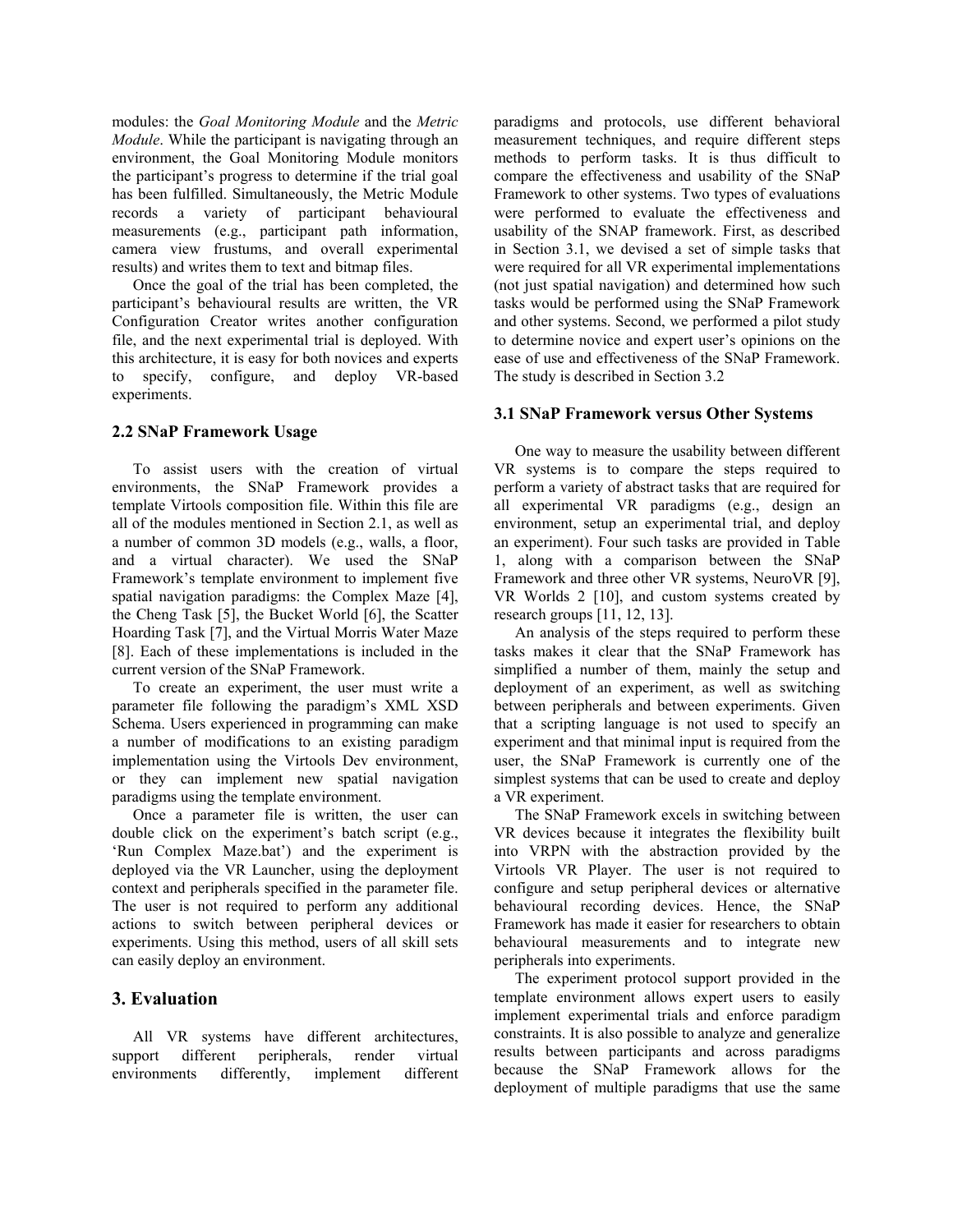### **Table 1. Steps required to perform four tasks required for virtual reality experiments.**

| Create a virtual environment:                                                                                                                                                                                                                                                                                                                                                                                                                                                                                                                                                                                                                                                                                                                                                                                                                                                | Setup or specify an experiment:                                                                                                                                                                                                                                                                                                                                                                                                                                                                                                                                                                                                                                                                                                                                                                                                                                                                                  |
|------------------------------------------------------------------------------------------------------------------------------------------------------------------------------------------------------------------------------------------------------------------------------------------------------------------------------------------------------------------------------------------------------------------------------------------------------------------------------------------------------------------------------------------------------------------------------------------------------------------------------------------------------------------------------------------------------------------------------------------------------------------------------------------------------------------------------------------------------------------------------|------------------------------------------------------------------------------------------------------------------------------------------------------------------------------------------------------------------------------------------------------------------------------------------------------------------------------------------------------------------------------------------------------------------------------------------------------------------------------------------------------------------------------------------------------------------------------------------------------------------------------------------------------------------------------------------------------------------------------------------------------------------------------------------------------------------------------------------------------------------------------------------------------------------|
| • SNaP Framework: The user creates a number of 3D models using a<br>modeling program, such as Maya, imports them into the Virtools Dev, and<br>modifies the template environment as needed.<br>• NeuroVR: The user selects a pre-made environment and makes<br>modifications to it using a drag-and-drop or option-based interface.<br>Additional 3D models can be added, but only if they have been created with<br>the Blender modeling program.<br>• VR Worlds 2: The user is presented with a blank canvas and adds 3D<br>models or customized characters to it from the VR Worlds 2 library.<br>• Custom Systems: The user creates an environment using a specific 3D<br>modeling program, or modeling specification, and interfaces with all of the<br>components and hardware in their system themselves.<br>Easiest Method: SNaP Framework, NeuroVR, or VR Worlds 2. | • SNaP Framework: The user writes an XML-based parameter file containing<br>the types of trials and peripherals to be included in an experiment.<br>• NeuroVR: A new environment is created for each experimental trial. Using<br>the NeuroVR interface, each trial is opened in succession.<br>• VR Worlds 2: The user creates a new environment for each trial. Each trial<br>is opened manually, in succession, from within the VR Worlds 2 interface.<br>Alternatively, a user can create a large environment with multiple<br>experiment environments. In this large environment, the participant is<br>transported to a new location on each trial.<br>• Custom Systems: The user creates a parameter file containing a list of<br>experimental trials and modifications for each trial. Alternatively, a<br>complete trial sequence can be programmed into the system.<br>Easiest Method: SNaP Framework. |
| Deploy an experiment:                                                                                                                                                                                                                                                                                                                                                                                                                                                                                                                                                                                                                                                                                                                                                                                                                                                        | Switch between peripheral devices:                                                                                                                                                                                                                                                                                                                                                                                                                                                                                                                                                                                                                                                                                                                                                                                                                                                                               |
| • SNaP Framework: The user double clicks on a paradigm specific batch<br>script and the experiment is run, trial-by-trial.<br>• NeuroVR: From within the NeuroVR player, the user selects the scene to<br>deploy. Once this experimental trial has been completed, the GUI interface<br>is used to load the next scene. Continuous trial playback is not supported.<br>• VR Worlds 2: The user opens each new environment, compiles, and then<br>plays it. Once the trial has been completed, the user opens the next<br>environment.<br>• Custom Systems: The user clicks on a batch script or types a command into<br>a terminal or console window. The various experimental trials are presented<br>automatically.                                                                                                                                                        | • SNaP Framework: The user declares which devices are to be used in the<br>experiment parameter file using the necessary peripheral keywords.<br>• NeuroVR: The user clicks on the name of a peripheral in a list or selects<br>'keyboard', 'mouse' or 'gamepad' using radio buttons. The addition of<br>other peripherals is not supported.<br>• VR Worlds 2: The user clicks on the 'Hardware' tab and selects either a<br>monitor or HMD. The addition of other peripherals is not supported.<br>• Custom Systems: The user configures the desired peripheral and creates a<br>new program or module to handle the device. Most often, modulation<br>between peripherals is not permitted.                                                                                                                                                                                                                    |
| Easiest Method: SNaP Framework or Custom Systems.                                                                                                                                                                                                                                                                                                                                                                                                                                                                                                                                                                                                                                                                                                                                                                                                                            | Easiest Method: SNaP Framework                                                                                                                                                                                                                                                                                                                                                                                                                                                                                                                                                                                                                                                                                                                                                                                                                                                                                   |

behavior and program logic, configuration media, user interaction techniques, and metric gathering algorithms.

Regardless of the user's skill set, the SNaP Framework greatly reduces the time required to implement an experiment and simplifies the process of using multiple peripherals in an experiment.

#### **3.2 Usability Study**

The SNaP framework was also evaluated in a usability study. The purpose of the study was to gather feedback from users about the usability and effectiveness of the SNaP Framework.

#### *Participants*

Eight participants (4 males and 4 females, with an age range of  $19 - 48$  years) participated in the study. Three participants were computer novices who were unfamiliar with VR technologies (Group A). Three other participants were computer experts but were unfamiliar with VR technologies or virtual environments (Group B). The remaining two participants were computer and VR experts (Group C). At least one participant in each group was unfamiliar with experimental testing procedures (i.e., trials, blocks, phases). Most participants were unfamiliar with the spatial navigation paradigms they were asked to use.

#### *Tasks*

All participants were asked to specify and deploy two experiments using different spatial navigation paradigms. Three different paradigms were used: the Cheng Task, the Bucket World, and the Complex Maze. These tasks required participants to write an XML-based parameter file for each experiment and to use the provided VR Launchers to deploy each experiment. Participants gained experience specifying different input and output peripherals and levels of metrics and setting up different trial and experimental conditions.

The two expert users were asked to perform two additional tasks. In these tasks, several modifications were made to the Complex Maze and Scatter Hoarding tasks. These tasks required the participants to manipulate the modules in the Virtools composition files to include different types of experimental feedback (both auditory and visual). Participants gained experience understanding the SNaP Framework modules and using the Virtools Dev interface to modify the framework as needed.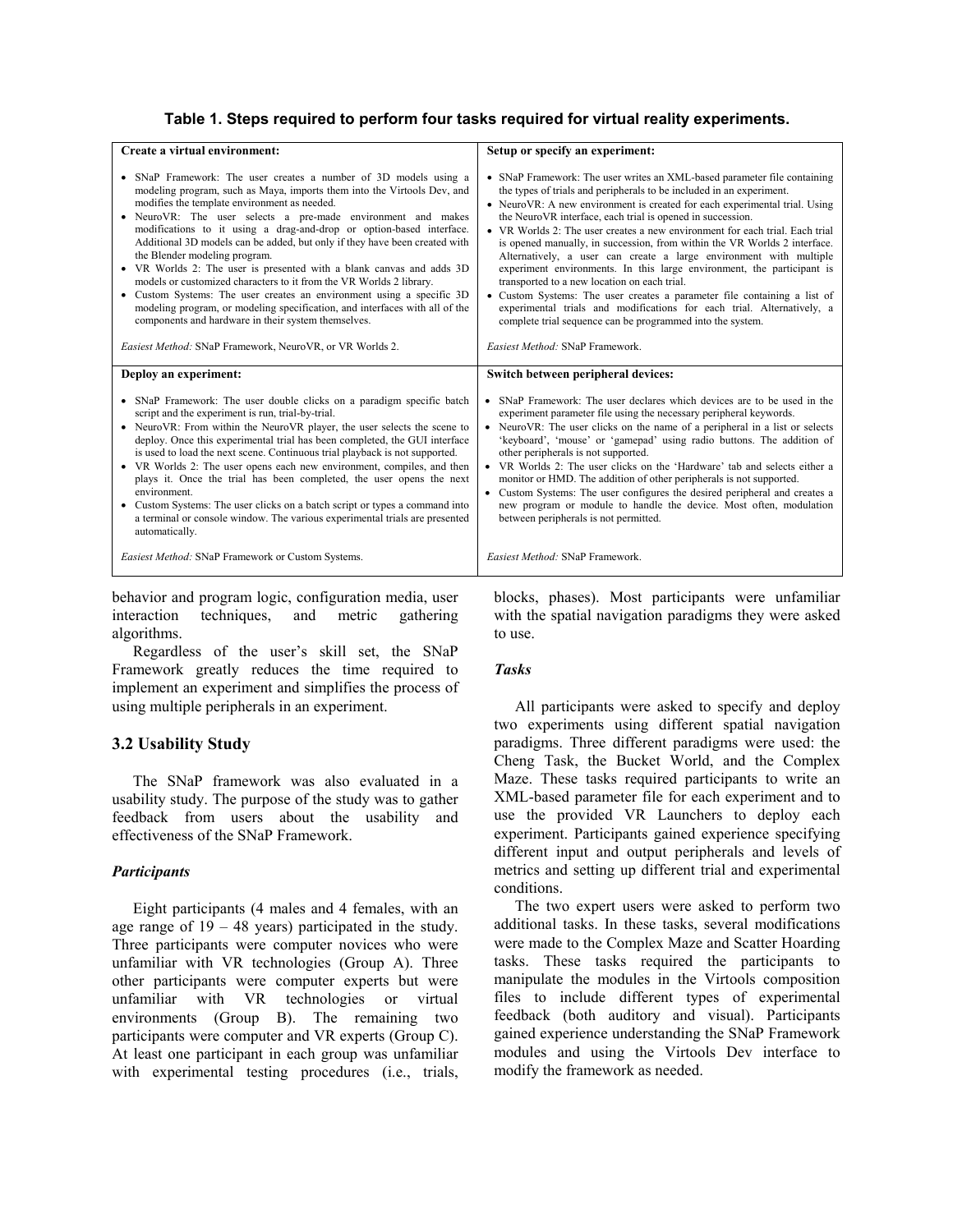#### *Measurements*

After the completion of all tasks, each participant was asked to complete a modified version of the IBM Post-Study System Usability Questionnaire [14]. The questionnaire had 20 questions that assessed overall user satisfaction and system usefulness, simplicity, and effectiveness. Participants were also videotaped and a number of objective measurements were recorded, including the time to task completion, the number of XML typos made, the number of compilations or executions required (for the experts only), and the number and nature of questions asked by participants.

#### *Results*

Results show that it took on average ten minutes for each participant to specify and deploy an experiment. Half of the participants made no errors writing the XML parameter files or deploying the experiments, while the others made only one or two errors and were able to correct them very quickly. For the expert tasks, both users were able to complete each task in less than twenty minutes and asked less than four questions, most of which were related to technical nuances of Virtools.

The questionnaire results indicated that users felt that the framework made it easy to create and deploy experiments. All users also felt that the SNaP Framework made the integration and modulation between peripherals simple; most were quite astonished that this task could be transformed into something so trivial. Lastly, all participants were satisfied with the ease-of-use and ease-of-learning of the framework and felt very comfortable using it to create experiments. A participant in Group A indicated, "I was not frustrated [using the framework] even though my computer knowledge is limited". The two expert users also felt that it was easy to understand the modules contained within the Virtools composition files and felt it was quite simple to modify an existing paradigm using the framework. Overall, the study shows that the SNaP Framework simplifies the process of specifying and deploying VR experiments and allows users to easily switch between various input and output peripherals.

### **4. Experiences**

In analyzing the functionalities needed for the SNaP Framework, it was apparent that it would be faster and more economical to enhance an existing VR system rather than to create a custom system from scratch. Among the available systems, Virtools was chosen because it allowed for the most developer freedom and flexibility. Using the Virtools Dev interface, environments and behaviour can be created using a visual programming language, a scripting language, or C++ plug-ins. Virtools also comes with support for a variety of 3D modeling programs and is compatible with a wide variety of peripherals.

Although Virtools has been used for research in the past, the SNaP Framework is one of the first projects to build into, and on top of, Virtools. Using Virtools in this way created a number of problems, the foremost being the number of 'hacks' required to make the suite and its environments work properly. One such 'hack' involved the amount of information that Virtools' allows users to send from master to slave machines. As the amount of information we needed to send from one machine to another exceeded the allowable amount, we had to create separate streams of master and slave program logic to be executed whenever a boolean value was distributed. With this solution, events appear to be distributed across all machines, when in reality each machine is running its own instantiation of paradigm logic.

Another Virtools problem, only visible to developers, lies in the architecture of the Virtools suite itself. Virtools uses the VR Player, VRPN server, Virtools Dev, and a large number of configuration files to create and deploy experiments. It was difficult to have Virtools always ready to handle all of the peripherals we wanted to use. It was also very difficult to create interactions between Virtools and additional modules, such as the VR Configuration Creator or VR Launcher.

In general, XML proved to be a beneficial choice for the configuration media because it is human readable and acts as a form of documentation for the framework. Many participants in the usability study indicated that they easily and quickly understood the structure and formatting of XML.

As there were a number of common 3D models required in all paradigms we implemented, it was trivial to design each model and then simply apply different textures or add different properties to them. This reduced the time needed to create a virtual environment.

One difficulty encountered while designing and implementing the framework concerned the amount of flexibility and level of user control that should be provided to users. It is reasonable to expect novice users to write a configuration script or parameter file, but unreasonable to require them to write C++ code to handle behavioural measurements or user navigation. By creating and structuring the configuration files with